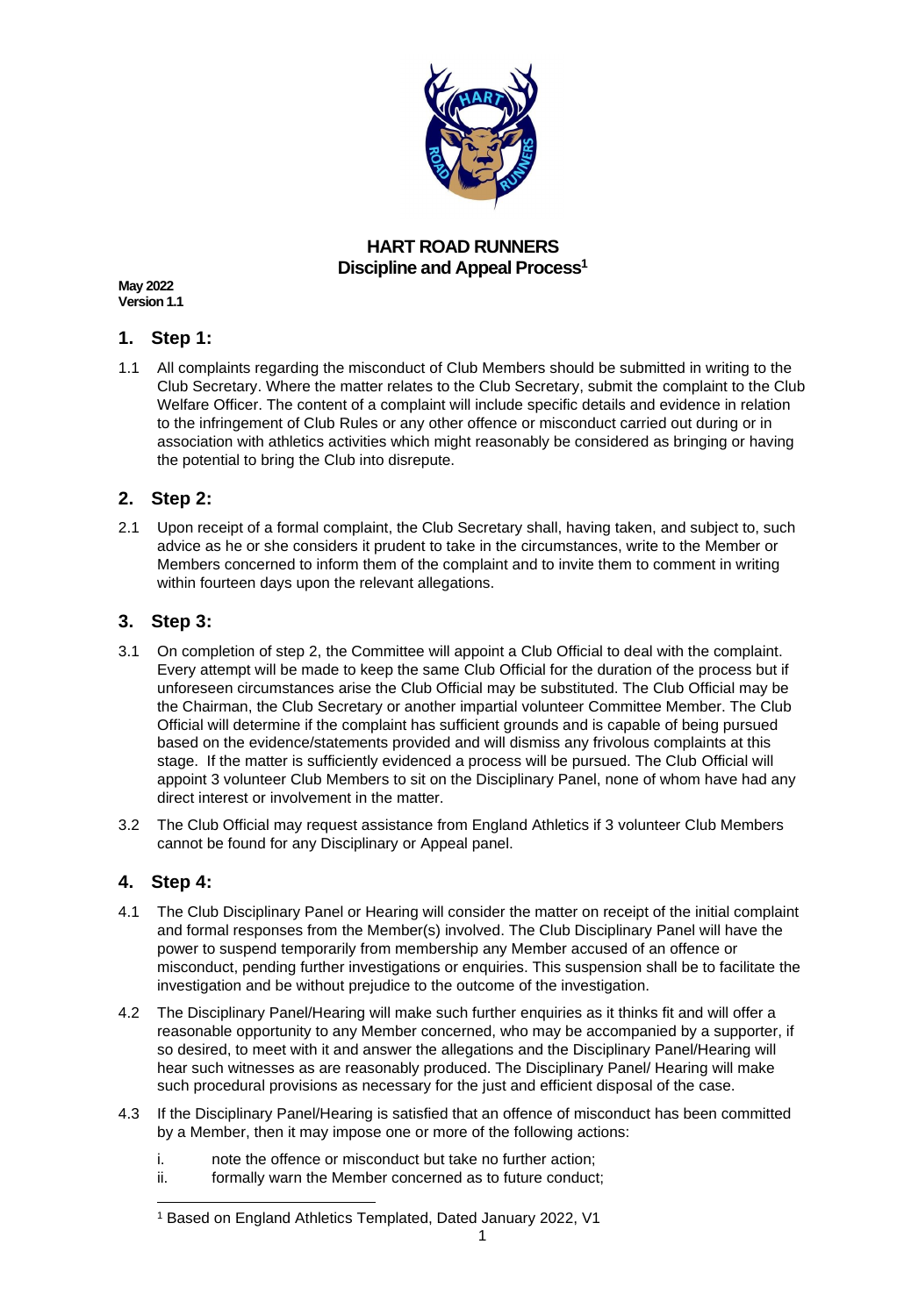

- iii. suspend or disqualify the Member from club athletic competition, Club coaching and/or administration for some definite or indefinite period;
- iv. recommend to the relevant governing body that the Member be disqualified from any involvement in athletics for some definite or indefinite period and/or;
- v. terminate the membership or such other penalty as the Disciplinary Panel considers appropriate.
- 4.4 All parties concerned will be provided with the Disciplinary Panel's/Hearing formal written outcome notification within seven days of the decision.

## **5. Step 5 – Appeal Process:**

- 5.1 The letter notifying the decision of the Disciplinary Panel shall also set out the right to Appeal. The accused and/or the Complainant, may appeal against the decision of the Disciplinary Panel/Hearing, by serving a Notice of Appeal on the Club Official within seven calendar days of receiving the written decision. The Notice of Appeal must state the grounds on which the verdict of the Disciplinary Panel is challenged.
- 5.2 The Club Official shall acknowledge a Notice of Appeal within seven calendar days of its receipt and will cast a decision in regard to 'the grounds on which the verdict is challenged'. If there are sufficient grounds/evidence provided to support the challenge, the Appeal Panel process will commence (Step 6 - Appeal), if there are insufficient grounds, the appeal will be dismissed.

#### **6. Step 6 - Appeal.**

- 6.1 The Club Official shall appoint an Appeal Panel of three members who have not been involved directly, either in the events giving rise to the Hearing, or in the initial Disciplinary Hearing itself.
- 6.2 The Club Official shall inform all parties concerned of the composition of the Appeal Panel. Either party may object to the composition of the Appeal Panel by notifying the Club Official of the Objection and setting out the reasons for such an Objection no later than seven calendar days from the date of being informed of the composition of the Panel.
- 6.3 The Club Official, within fourteen calendar days from the date of receipt of an Objection, will notify in writing the parties that either:
	- the composition of the Panel has changed, in which case the Club Official shall provide details of the new Appeal Panel; or
	- the composition of the Panel has not changed, in which case the Club Official shall give reasons why it has not accepted the Objection.
- 6.4 Within fourteen calendar days from the date the Club Official responds to the Objection above (as appropriate), the Club Official shall give such directions to all parties that include;
	- the date and place at which the Appeal Panel will meet to determine the Appeal.
	- whether the appeal will proceed by way of written submissions or an oral hearing; and
	- whether the parties should be required to submit statements of their evidence and/ or written submissions prior to the hearing and, if so, a timetable for doing so and the procedure for exchanging such statements and written submissions.

## **7. Powers of the Appeal Panel**

- 7.1 The Appeal Panel shall meet on the date fixed by the Club Official. The Appeal Panel may at its sole discretion disregard any failure by a party to adhere to this appeal procedure and may give such further directions as may be appropriate.
- 7.2 Any such hearings shall be in private unless all parties agree otherwise, or unless the Appeal Panel directs.